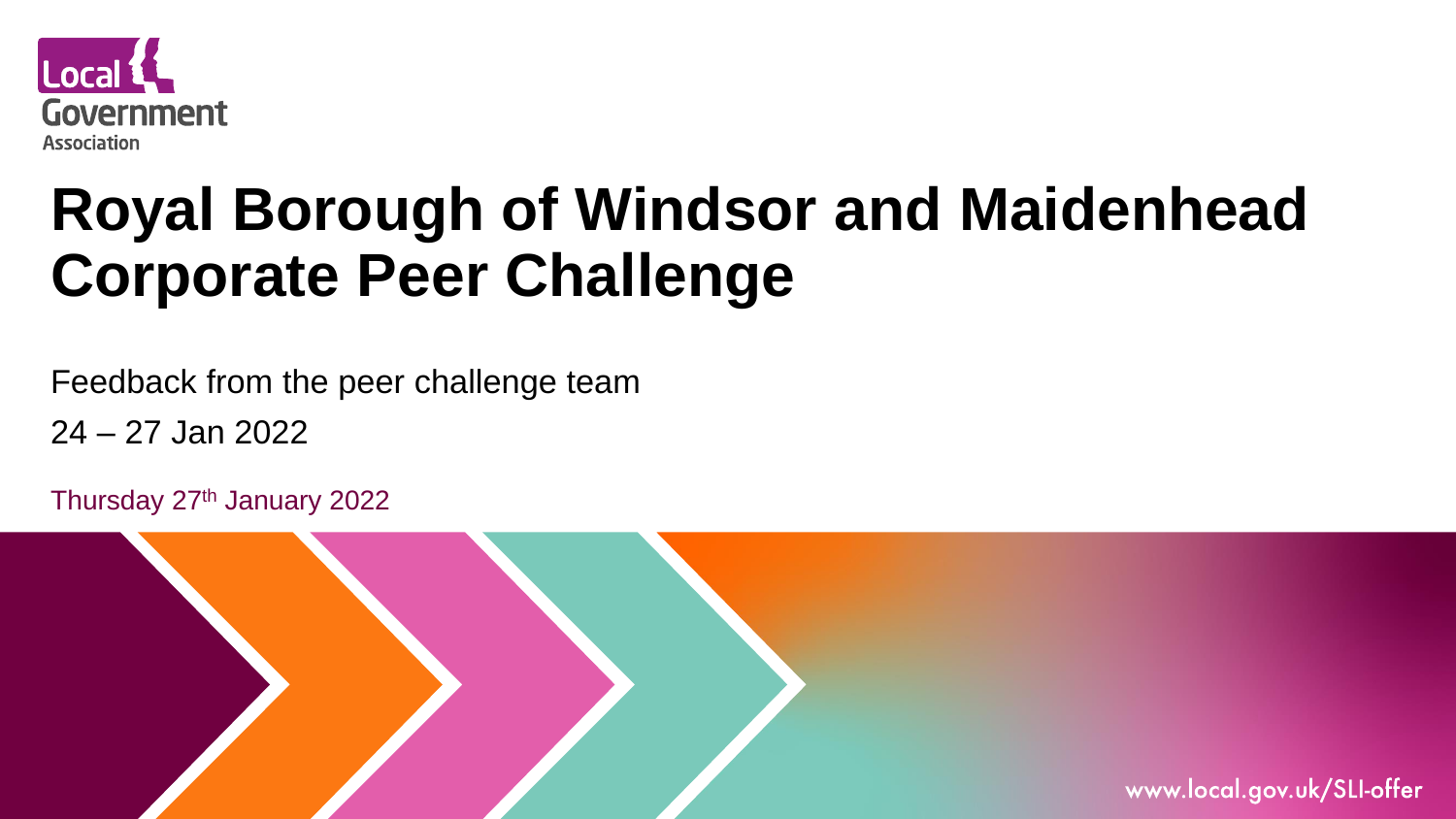



### **The peer challenge team**

- Kate Kennally Chief Executive Cornwall Council
- Neil Thornton Director of Resources Rochdale Borough Council
- Tim Ryder- Monitoring Officer Suffolk County Council
- Cllr David Renard Leader Swindon Council (Con)
- Cllr Marianne Overton MBE- (Leader Independent Group LGA) Lincolnshire County Council and North Kesteven DC
- Cllr Heather Kidd (Lib Dem) Shropshire Council
- Gill Elliott Review Manager LGA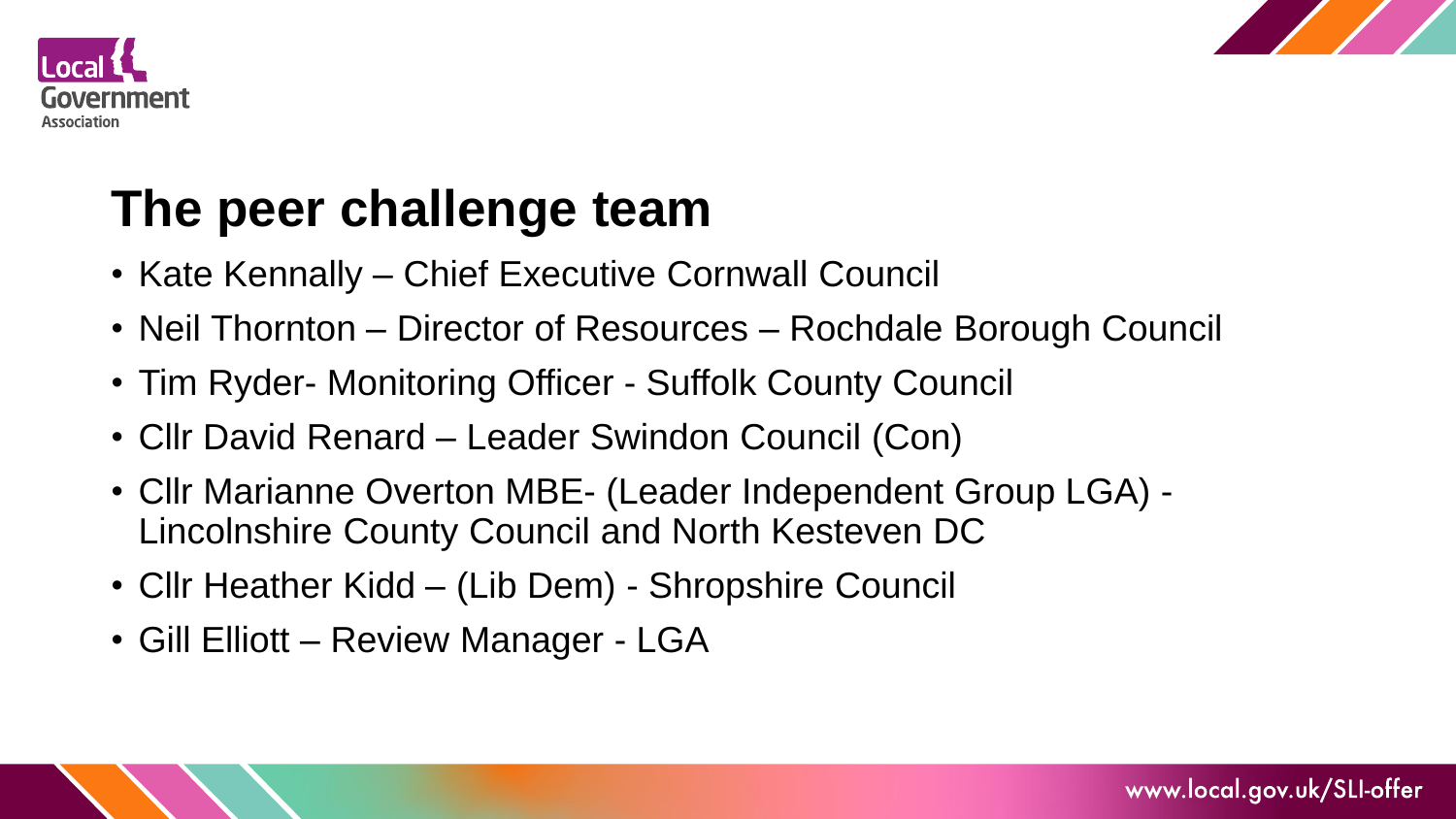



# **The purpose of peer challenge**

- Peer challenges are improvement-focussed and tailored to meet a council's needs.
- They are designed to complement and add value to a council's own performance and improvement focus.
- The peers used their experience and knowledge of local government to reflect on the information presented to them by people they met, things they saw and material that they read.
- The team provide feedback as critical friends, not as assessors, consultants or inspectors.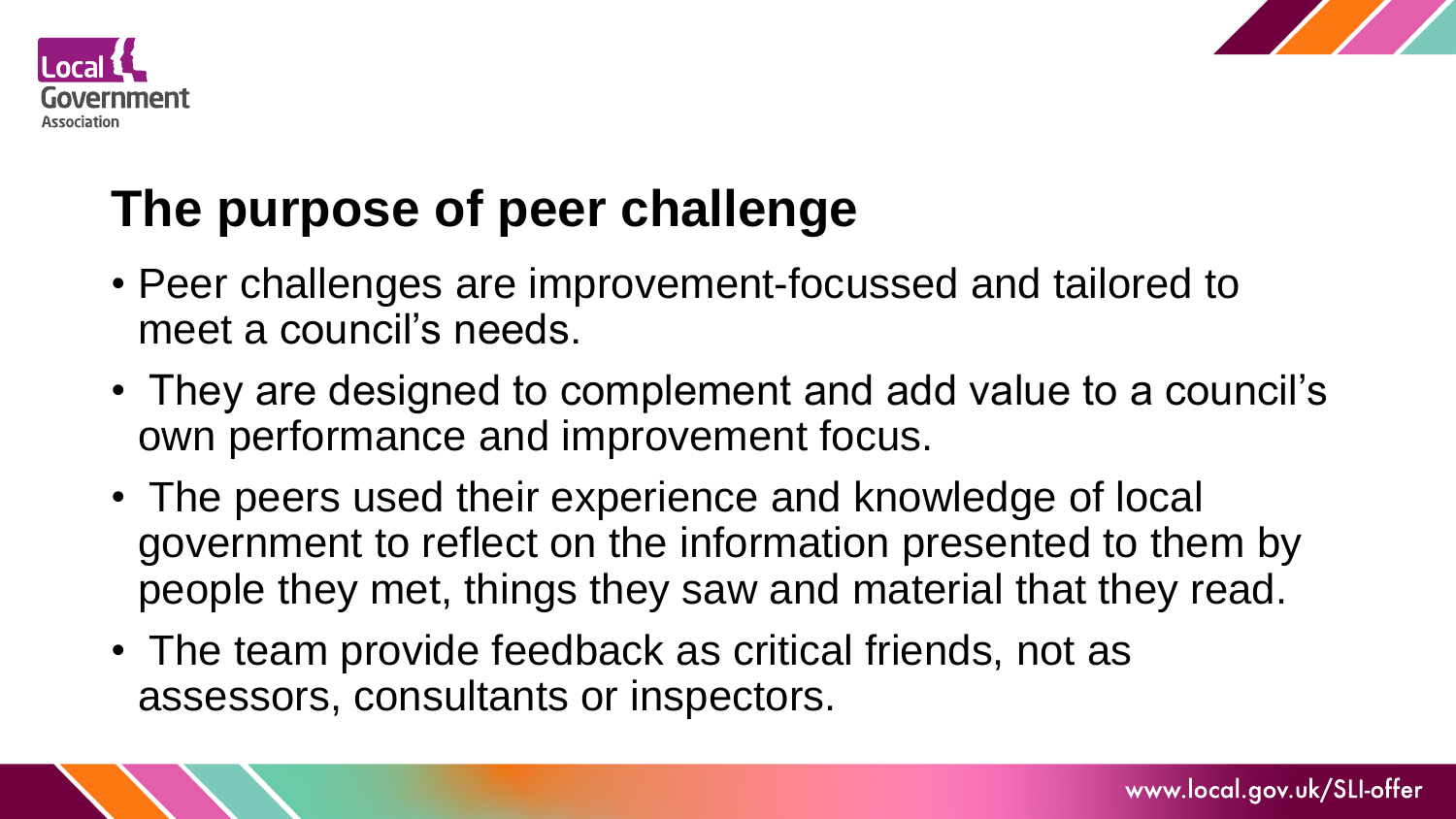



# **The process of peer challenge**

- Peers reviewed a range of information to ensure we were familiar with the council, the challenges it is facing and its plans for the future
- The peer team gathered information and views from more than 35 meetings, in addition to further research
- We spoke to more than 85 people including a range of council staff together with members and external stakeholders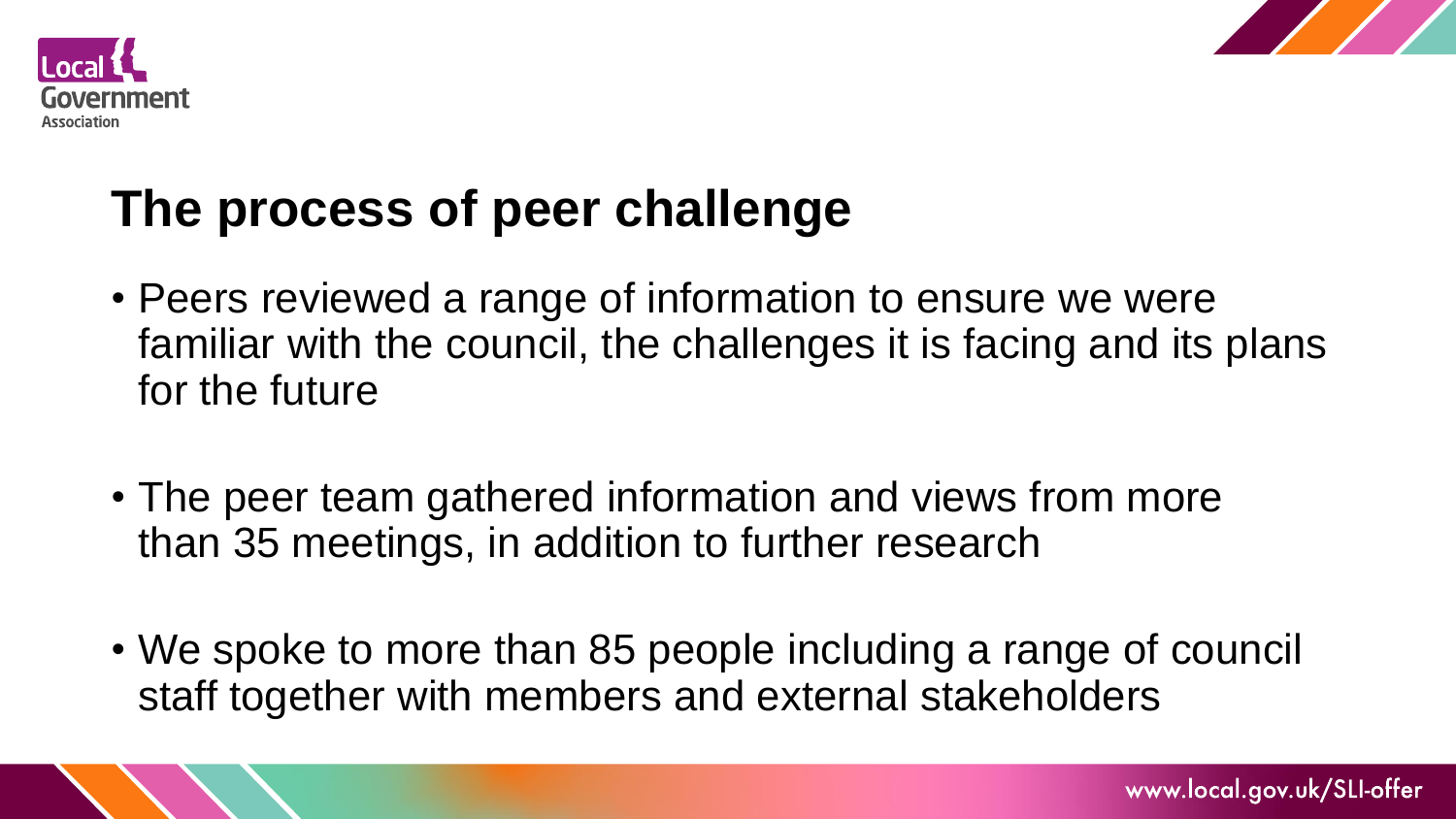



# **Scope and brief for the peer challenge**

We have considered the core components looked at by all corporate peer challenges, namely:

- 1. Local priorities and outcomes
- 2. Organisational and place leadership
- 3. Governance and culture
- 4. Financial planning and management
- 5. Capacity for improvement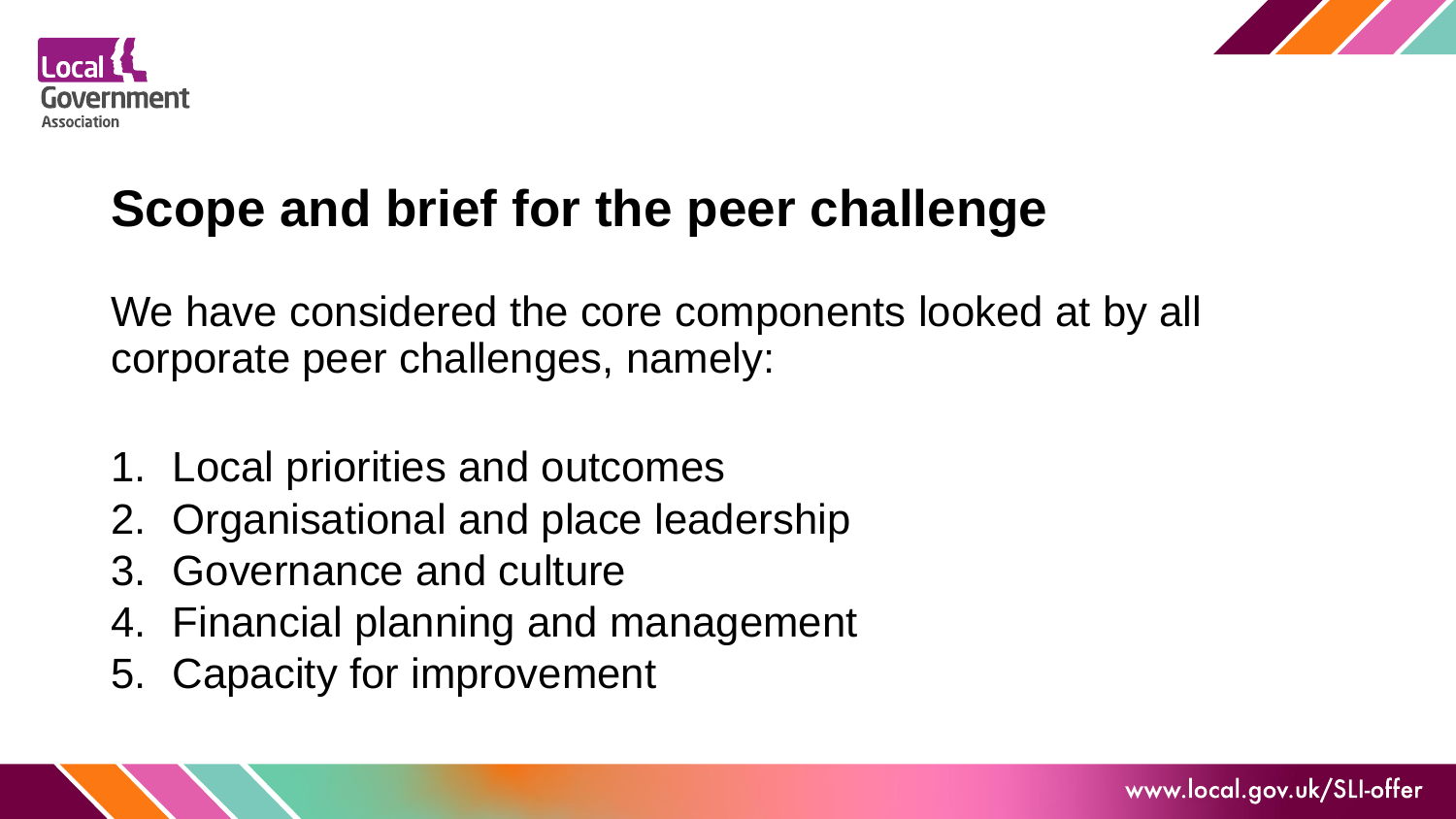



### **Overall messages and observations**

- Council has made good progress on most of the recommendations from 2017/19 CPCs and the CIPFA financial governance review despite Covid. It is self-aware of what more needs to be done
- New Corporate Plan has given RBWM a strong "Guiding Star" for the future. 2022 needs to be about embedded it, including the MTFS
- Chief Executive recognised by Members staff and stakeholders as leading a positive change agenda at RBWM, including establishing a new leadership team.
- Values and vision developed "bottom up" and consequently resonate with staff who welcome greater opportunities for collaboration with colleagues
- Clear change of culture recognised by staff, TUs, voluntary sector
- Key statutory services Adults and Childrens are recognised as good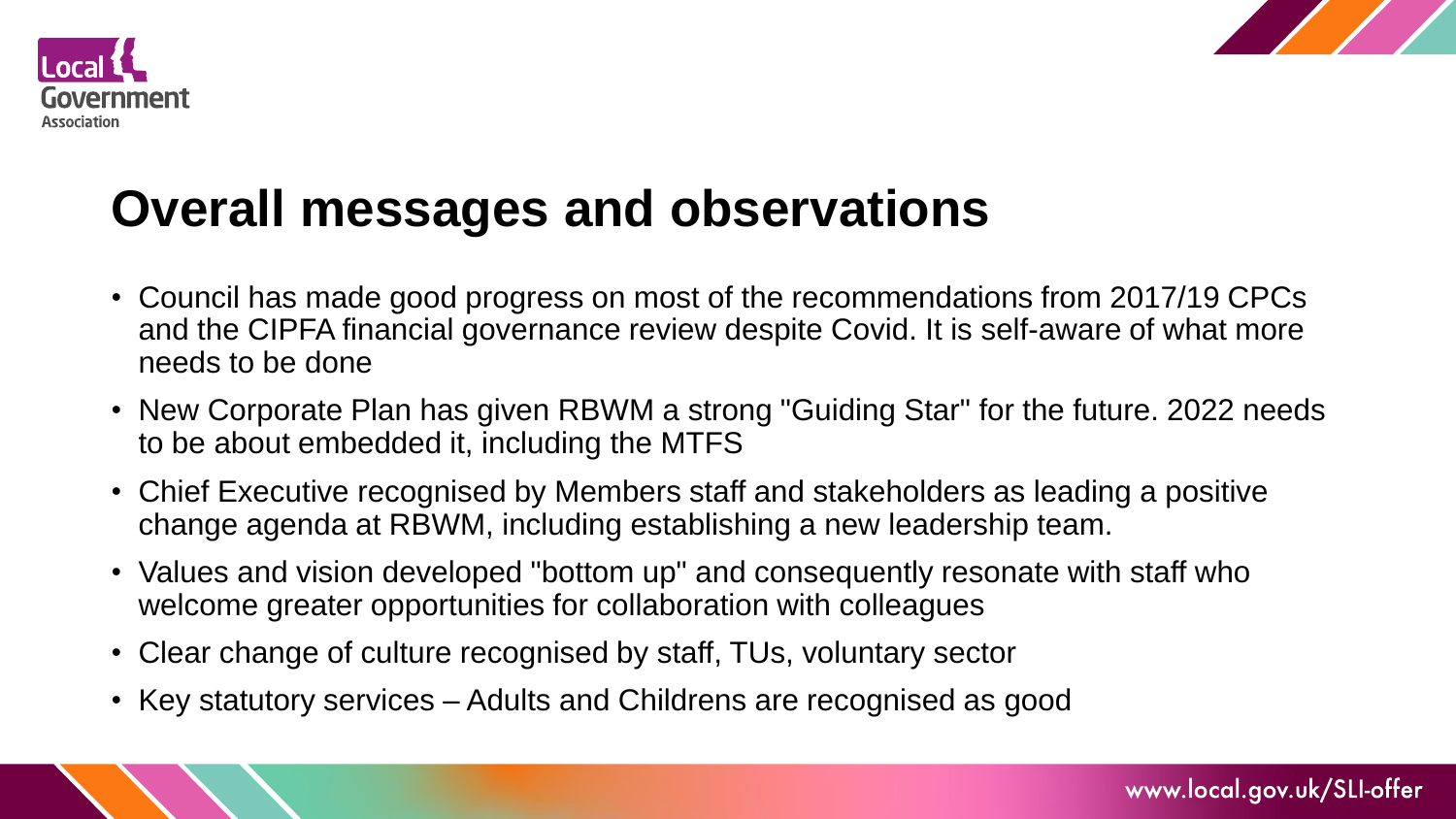



## **Overall messages and observations**

- Agreement of the Borough Local Plan will enable a plan led approach to development
- At a political level, RBWM has a largely district council approach, heavily focussed on a local place-based agenda rather than operating as a strategic unitary authority
- Performance management is not yet mature. Limited understanding of the difference between overview and scrutiny. Scrutiny process is improving and becoming less political. However, there is still room for improvement
- Difficult Member working relationships/behaviour are still in evidence and are showing the Council in a poor light to the community
- RBWM's mixed service economy model is working but there are inconsistencies in the governance arrangements and role and remit of senior officers and members.
- Transformation Strategy and Delivery Plan developed and approved but doesn't feel strongly linked to helping balance the MTFS. Not seeing large scale corporate transformation

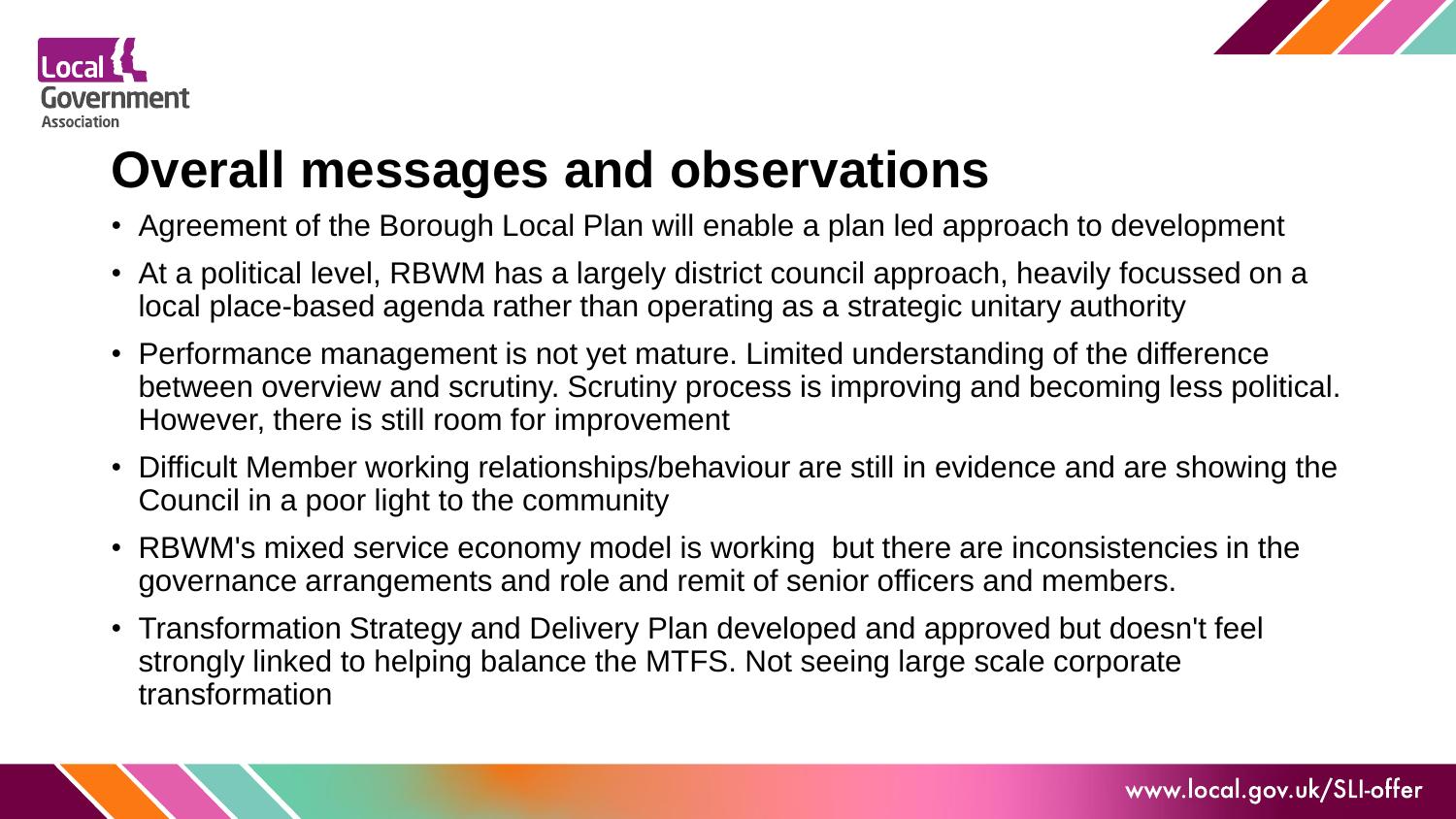



# **Overall messages and observations**

- Need to ensure that future financial sustainability is not over reliant on disposal of assets or future income generation through having a corporate transformation programme
- COVID has helped the authority reconnect with residents and community groups. This needs to be sustained into the future through embedding new ways of working.
- Council recognises that it is at an early stage in improving EDI. The Leader and Chief Executive however are both committed to progressing this agenda
- 2022 is a key year for the Council to celebrate its 25 years as a unitary by resetting its future vision for next 25 years with its young people with a strong focus on climate change.
- Council motto In Unitate Felicitas " In unity, happiness" This should provide a prompt for further work on political culture.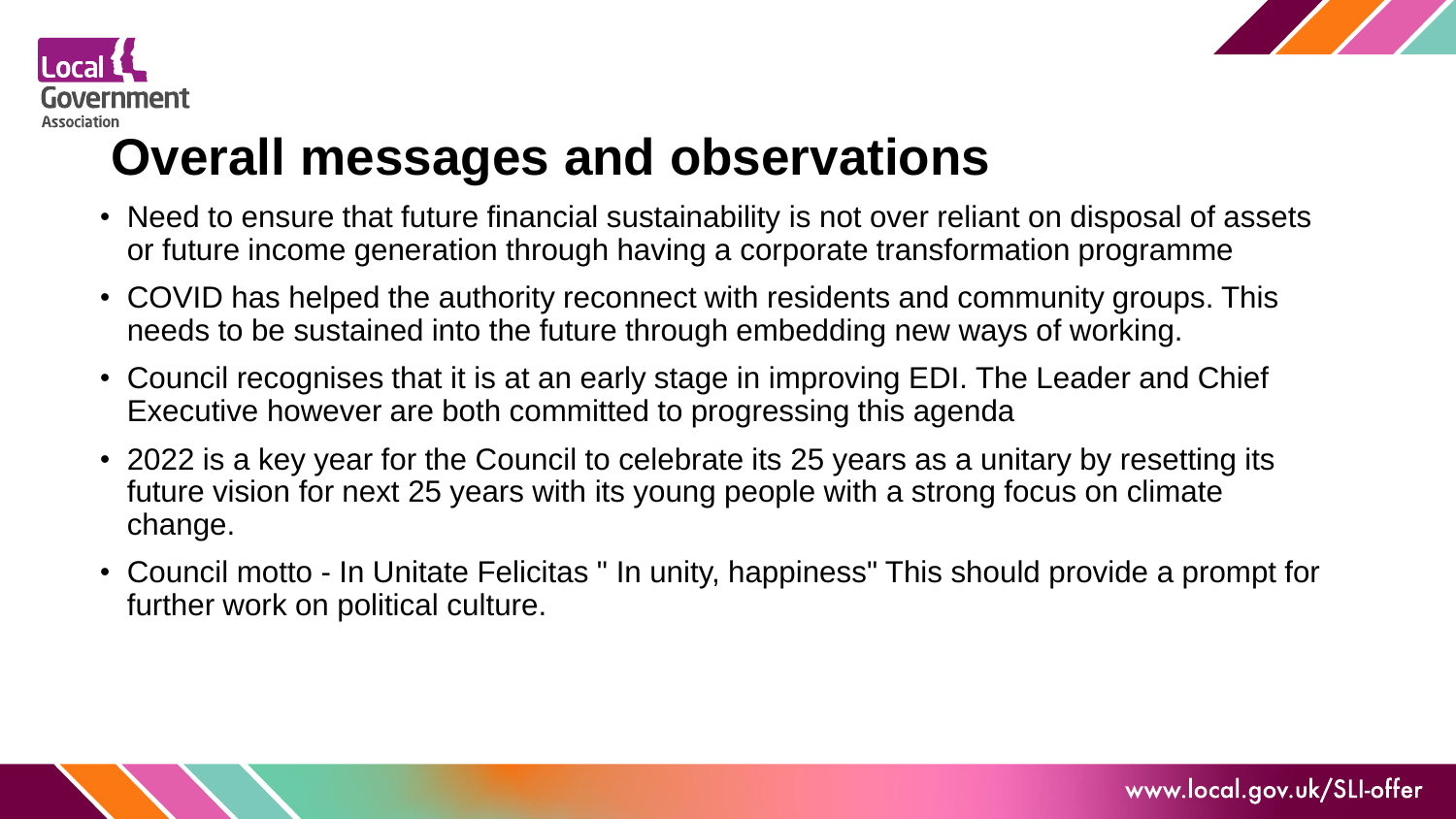



# **Local priorities and outcomes**

- Progress made on top line Corporate Plan. Staff are supportive. Plan still needs to be embedded and a performance framework established and rolled out which links service plans and priorities to budget and risks over the medium term.
- Not all the stakeholders feel involved at the formative stage of development of strategies and when involved it feels like a fait accompli. Health partners however do feel fully involved.
- Some key strategies in place Corporate Plan, Housing, Environment and Climate. EDI recognised as a priority for the organisation.
- Partnership approach to delivering on a climate strategy seems right. Opportunity for RBWM to really connect with residents. A cross party approach will ensure it is seen as a-political by stakeholders. Route map needed to deliver on being net zero by 2050.
- Focus in last two years of addressing service delivery challenges waste, grounds maintenance. People services a recognised as good and the authority is delivering services at reasonably low cost.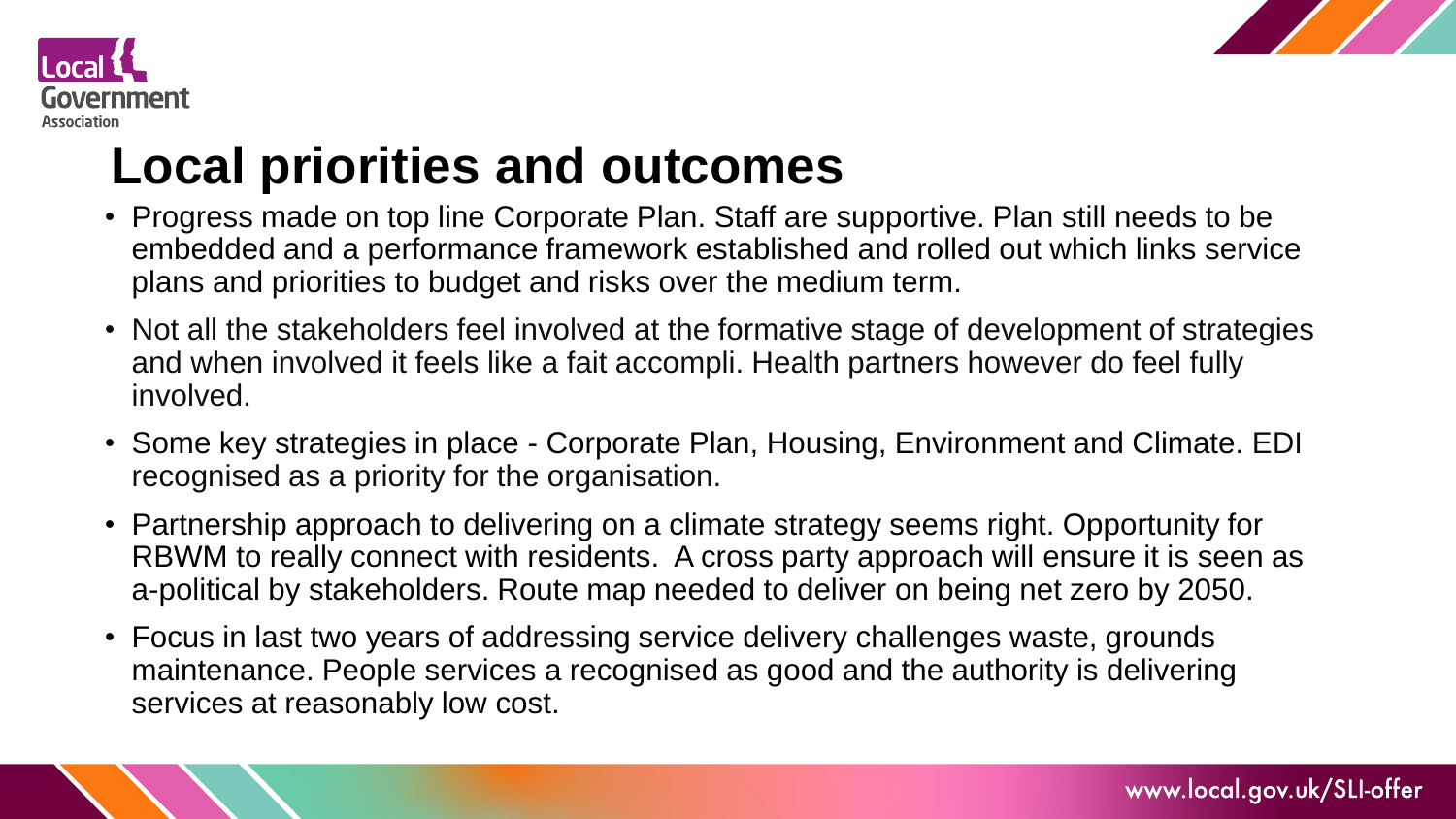



### **Local Priorities and Outcomes**

- Good performance management in people services but not across the council. Member casework systems not in place but priorities to address this have been identified New quarterly performance and risk board is being put in place for April 2022
- Digital transformation of services is understood to be a key priority but customer service experience is fragmented and inconsistent and doesn't allow for easy resolution of issues. A customer services review is underway for 2022
- Adoption of the Borough Local Plan has to be a significant milestone in helping to improve housing affordability across tenures and housing types which is really needed if the borough is to remain sustainable into the future.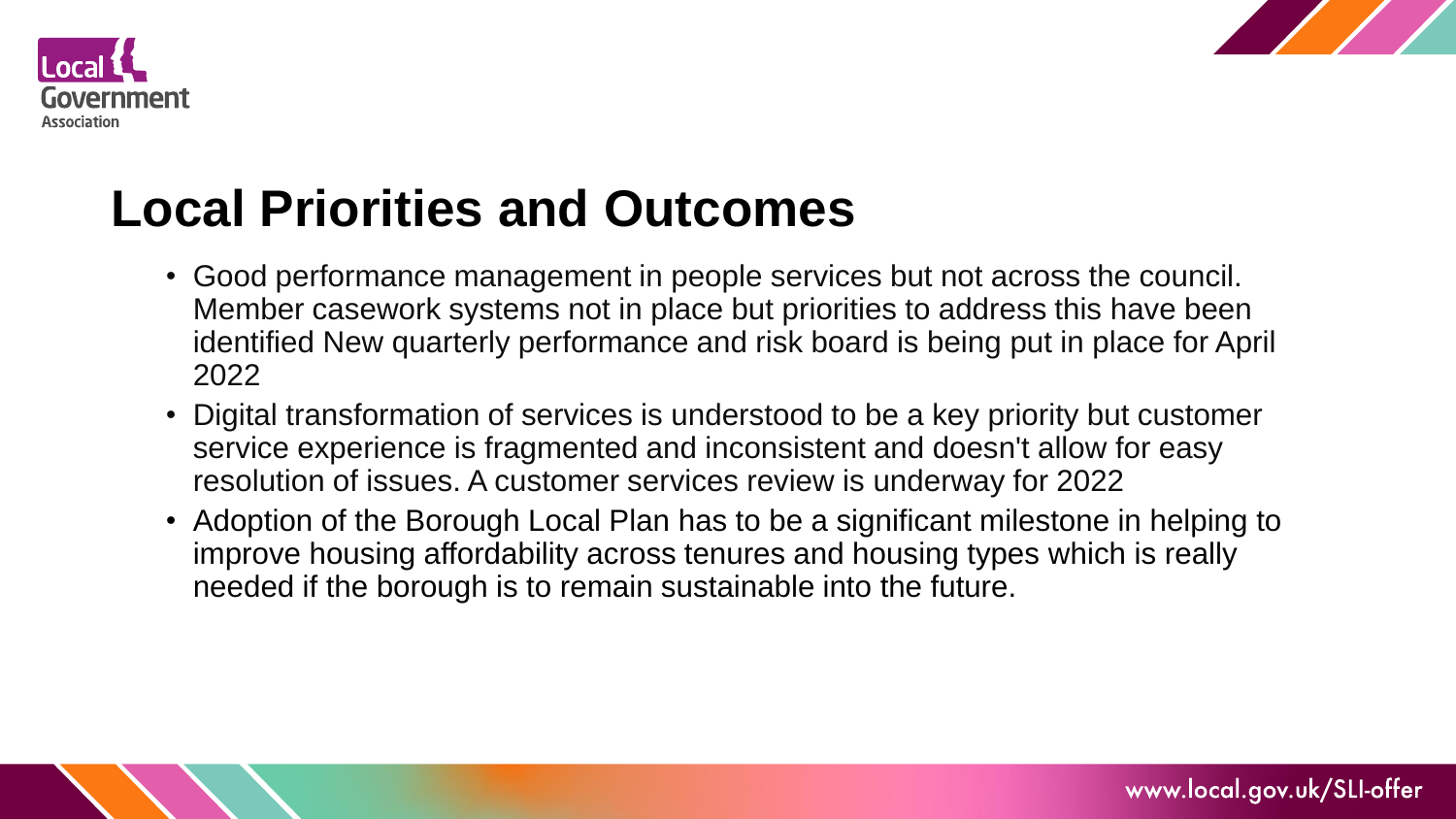



## **Organisational and place leadership**

- Leadership team of the Council looks fit for purpose at an officer level with a committed CLT.
- Borough has re-set delivery arrangements when right to do and arrangements with third parties regularised to give greater oversight of delivery
- New Leader and Chief Executive and their teams are driving the changes and improvements around culture and recognise more to be done to connect strategic intention with frontline practice and political culture and relationships
- Stakeholders recognise that RBWM has been a good organisation to work with particularly during Covid – businesses, health partners, voluntary sector. Welcomed the opportunities for networking provided by the Council
- Cabinet Portfolios are unbalanced and now do not reflect the Corporate Plan and executive leadership arrangements – e.g. one Head of Service has 5 portfolio holders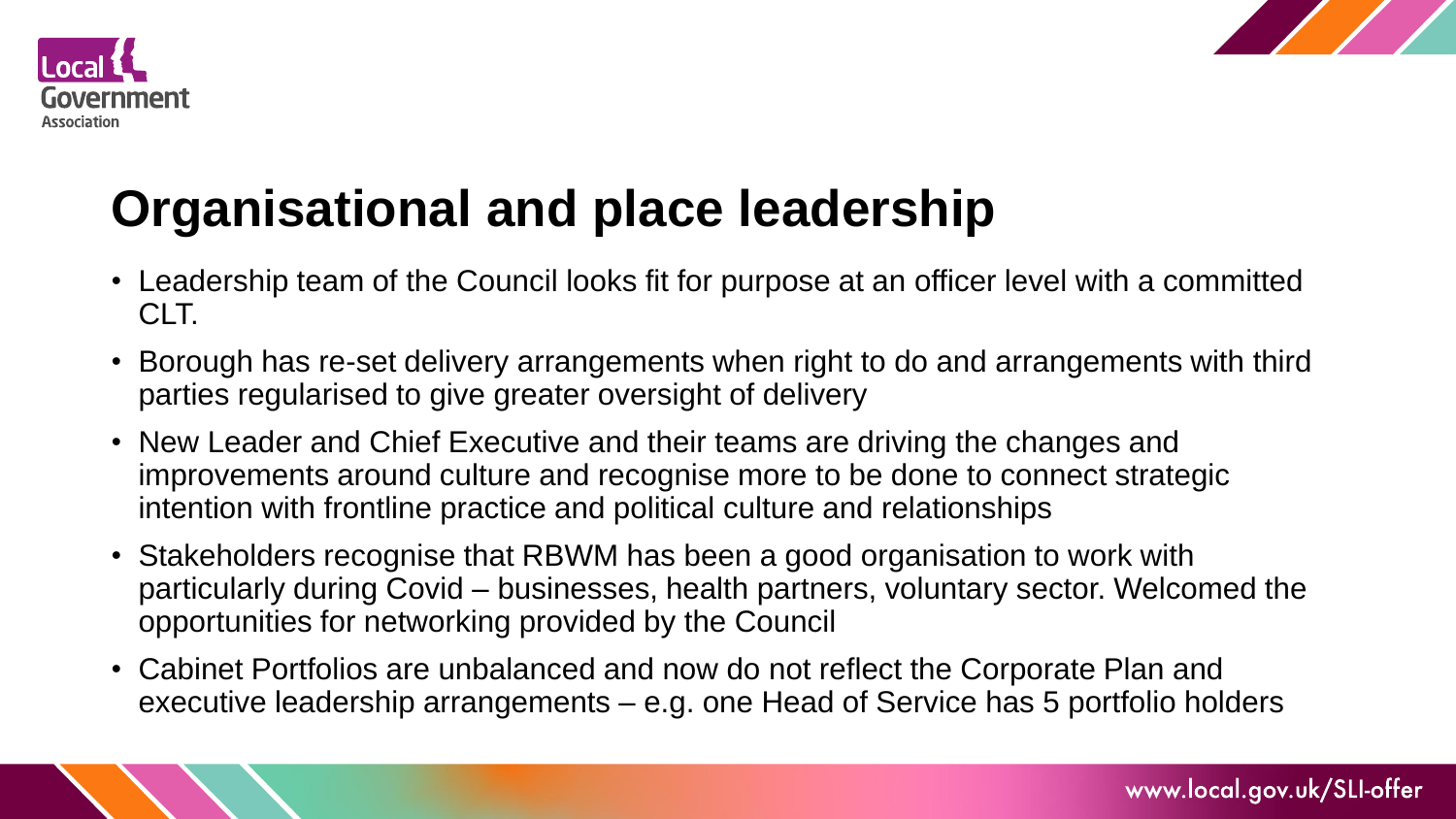



# **Association**<br>**Organisational and Place Leadership**

- Place leadership at a borough level as a strategic unitary is not as evident to businesses and other public sector partners as it could be. Council leadership is more evident at a local place level.
- Need to consider the Royal Borough's economic strategy and role in a post pandemic context as part of thinking about future of the Berkshire LEP and potential county deal
- Berkshire wide partnerships want to see more political leadership from RBWM e.g. around skills and placemaking
- RBWM with its partners needs to consider which issues are best dealt with at a regional, county, borough and town level and resource appropriately
- External partners are not sure about the role of the property company alongside the Royal Borough as the housing and planning authority. Opportunity to re-set RBWM's approach to the Borough Local Plan implementation with developers and partners.
- RBWM takes the visitor economy very seriously for Windsor and is seen as a partner of choice by the Crown Estate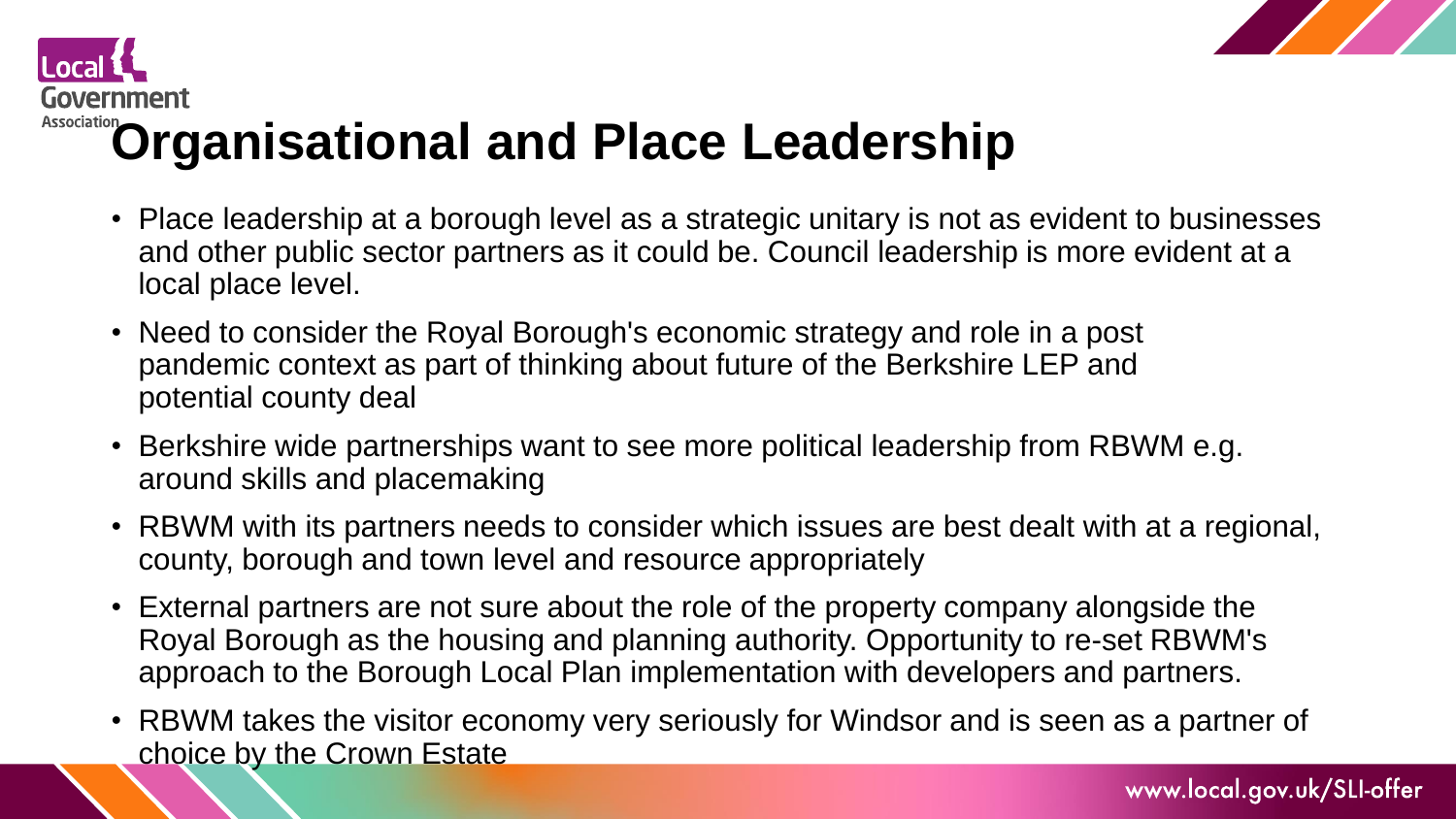



### **Governance and culture**

- Recognition of clear improvement by staff, unions on culture and values and a willingness to do more.
- Elected members engagement in public needs to be consistently constructive to enable good community engagement, public confidence and demonstrate effective progression on key issues.
- Group leaders should shape the tone for the political culture. Work with the monitoring officer to clarify their roles to drive improved behaviours across all groups.
- Continue to embed effective risk management through the newly established Audit and Governance committee. Consider appointing members to the committee who are independent of the council to members to support this.
- Take the opportunity of the formal establishment of the ICS to reset the role of health scrutiny alongside the Health and Wellbeing Board. Consider cross party membership of Health and Wellbeing Board.
- Strengthen the member development offer, through working with the current members to identify priorities for a new member induction programme to be driven by Group Leaders. This should take account of members local community roles and regulatory functions alongside their corporate leadership role.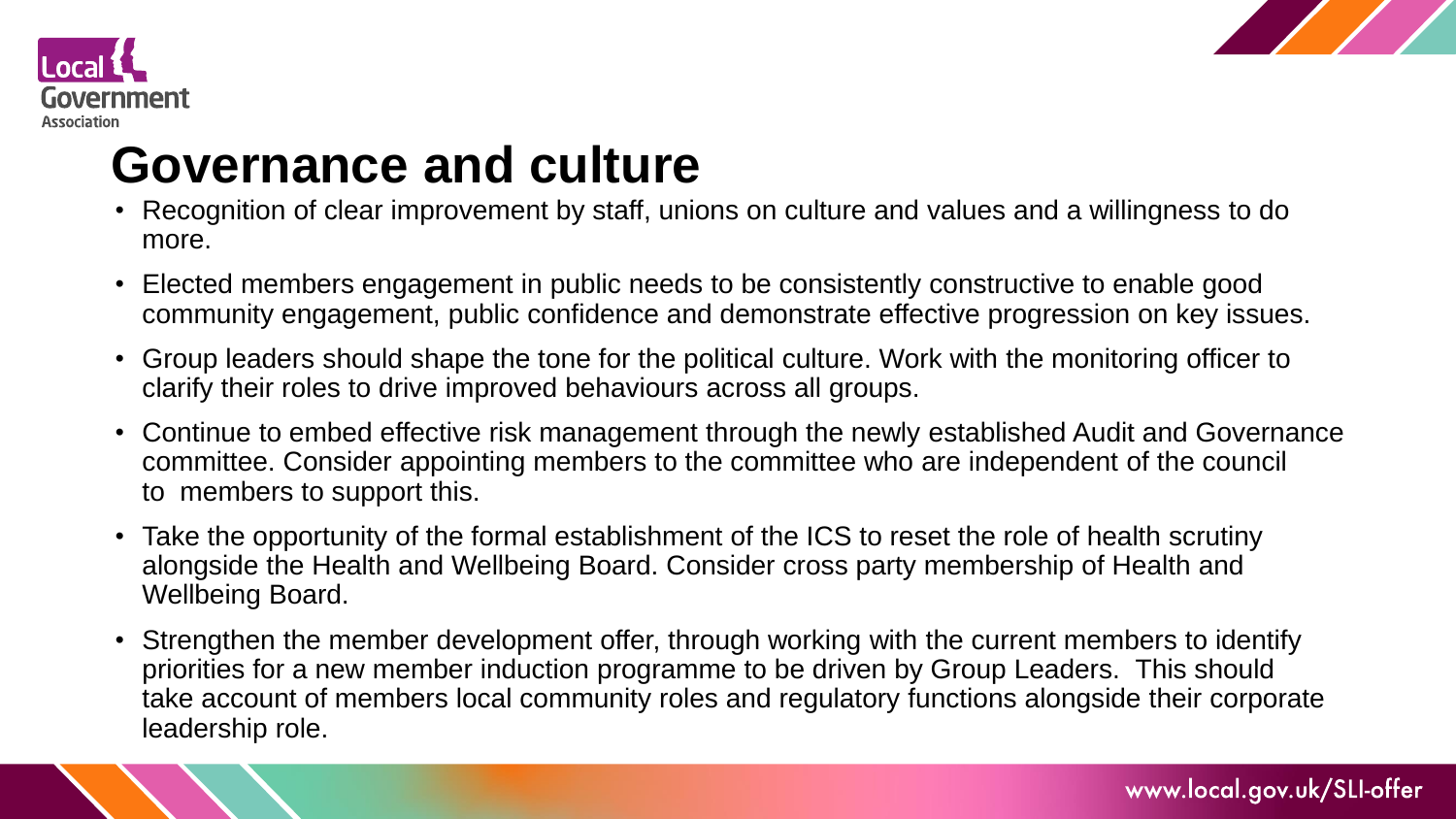



# **Association**<br>**Governance and Culture**

- Continue to focus on improving overview and scrutiny within RBWM to ensure that the work programme is owned by all committee members, that it is supported through a clear programme of member briefing with annual reports providing clear evidence of impact.
- Revisit the number and remit of scrutiny panels to ensure that there is balance across the people, place and corporate functions of the authority and clarity on links with Corporate Plan priorities. This should include the role of opposition members in agreeing the work programme and the leadership of the scrutiny function taking account of best practice.
- Provide dedicated scrutiny support from the Monitoring Officer to ensure timely responses and improved quality of reports and briefings to support an effective scrutiny function.
- Ensure that members are better supported in their ward work through a consistent casework approach.
- Recognise the benefit of having a clear and consistent framework for arms-length Council entities, which separates out shareholder responsibilities from that of strategic client for governance and service delivery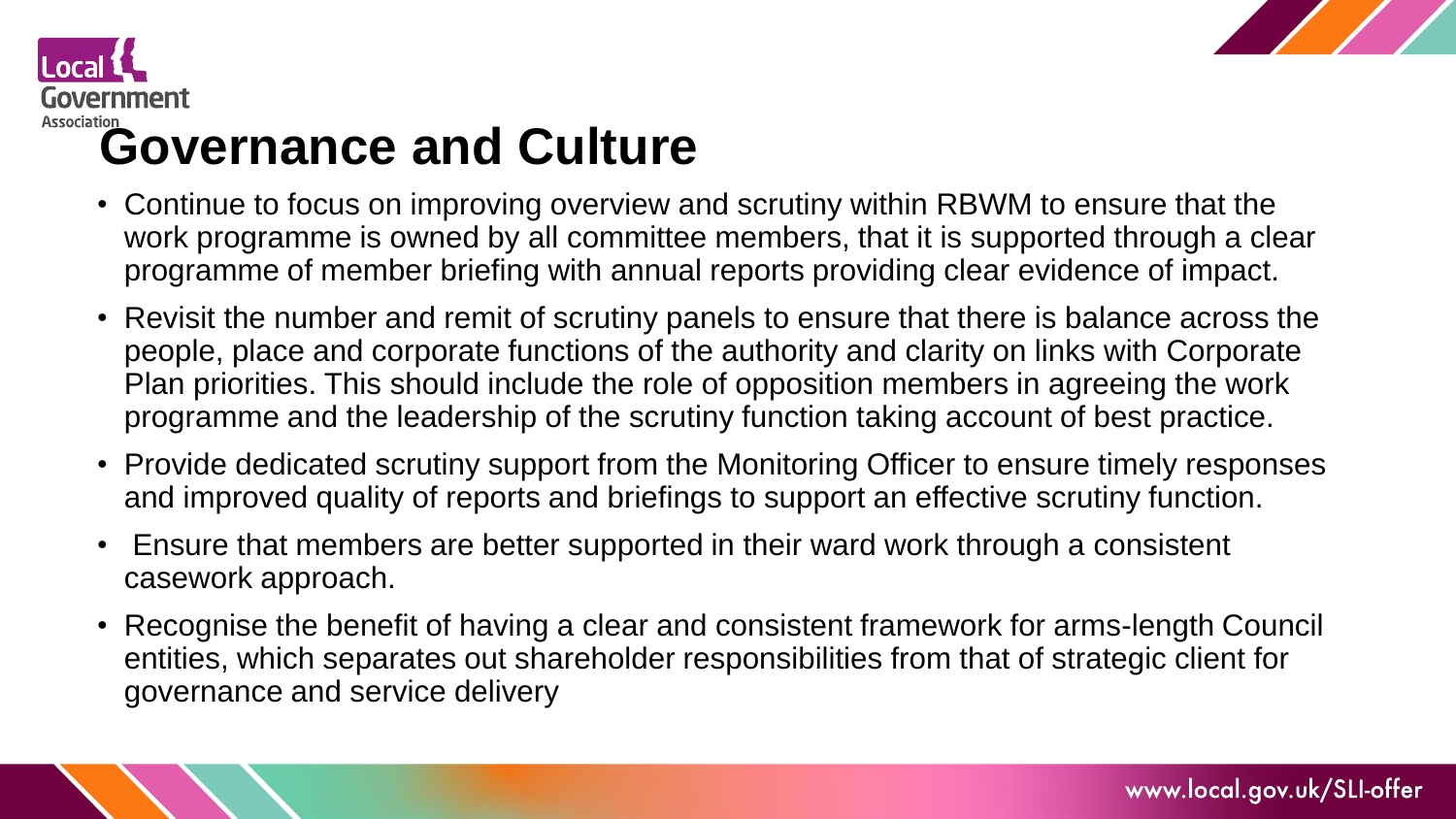



## **Financial planning and management**

- The appointment of the S151 Officer and strengthening of the Finance and Pensions Teams is positive. The s151 officer is working effectively with the Cabinet Member for Finance to help the organisation understand its medium term financial position.
- There now seems to be a stronger grip of operating within approved budgets, although there is work to be done to ensure that there is consistency of financial support and responsibilities with arms-length delivery vehicles.
- Financial management of the capital programme has been strengthened and appropriate provisions made.
- The establishment of the Audit & Governance Committee is positive but it is early days in terms of its effectiveness
- The latest approved MTFS would benefit from further development and detail to better articulate how it will be successfully delivered. There is a need to progress the five year financial plans covering transformation, regeneration, income generation and savings during 2022.
- Income generation whilst an opportunity needs to be underpinned through a jointly developed and agreed Commercial Strategy between Senior Executives and Cabinet.

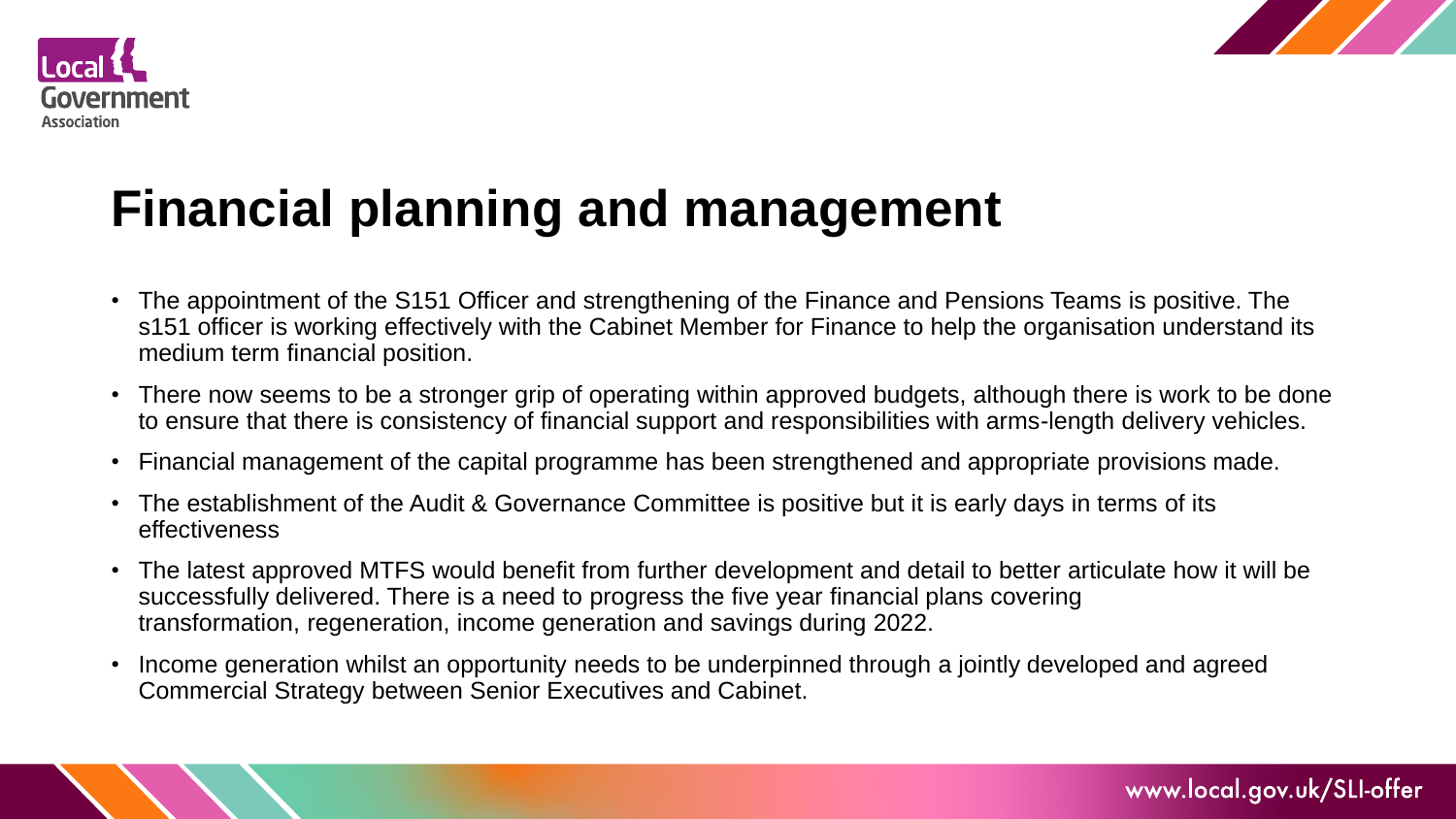



## **Financial planning and management**

- RBWM has made a useful start in its transformation journey via the recent approval of its Transformation Strategy and Delivery Plan and the establishment of a small team but largescale system change will require a significant step-up in the organisation's transformation capacity
- We note that the 2019/20 statutory accounts remain uncertified due to objections being raised which are being worked through.
- The Council's Pension Fund is the most under funded in the country and is not forecast to be fully funded for another 20 years
- A strong link between the newly approved Corporate Plan and its successful delivery via the MTFS needs to be established and prioritised during 2022.

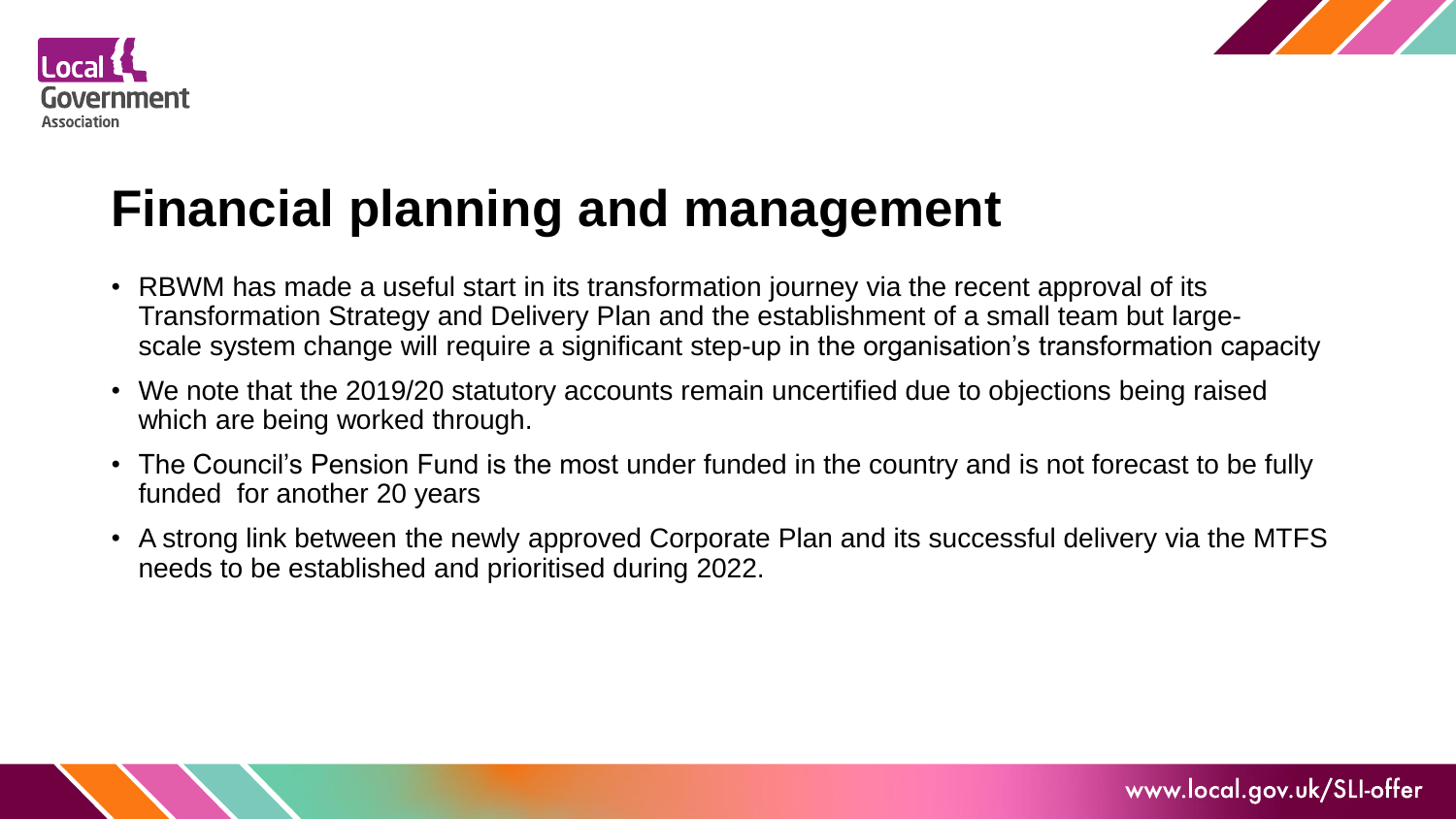



# **Capacity for improvement**

- Recognise and celebrate the progress that has been made since the last two CPCs to enable new forward-looking conversations based on constructive challenge to take place which harnesses the energy and commitment of all 41 members.
- Nationally recognised Integrated Health and Care system is an opportunity for building RBWM reputation and promoting earlier intervention and prevention approaches.
- Connected leaders programme led by RBWM has been crucial for building relationships and is a model of good practice. Health partners have identified that capacity could be a potential limiting factor at an officer and political level for the future.
- Leadership development programme to be in place for middle managers and rolled out during 22/23 to support implementation of new Corporate Plan and Values
- But there is more to do from staff survey results to connect, top, middle and bottom of the organisation to the corporate plan goals
- Committed CLT. Could there be more themed based collaboration based on corporate plan themes to better harness collective leadership effort?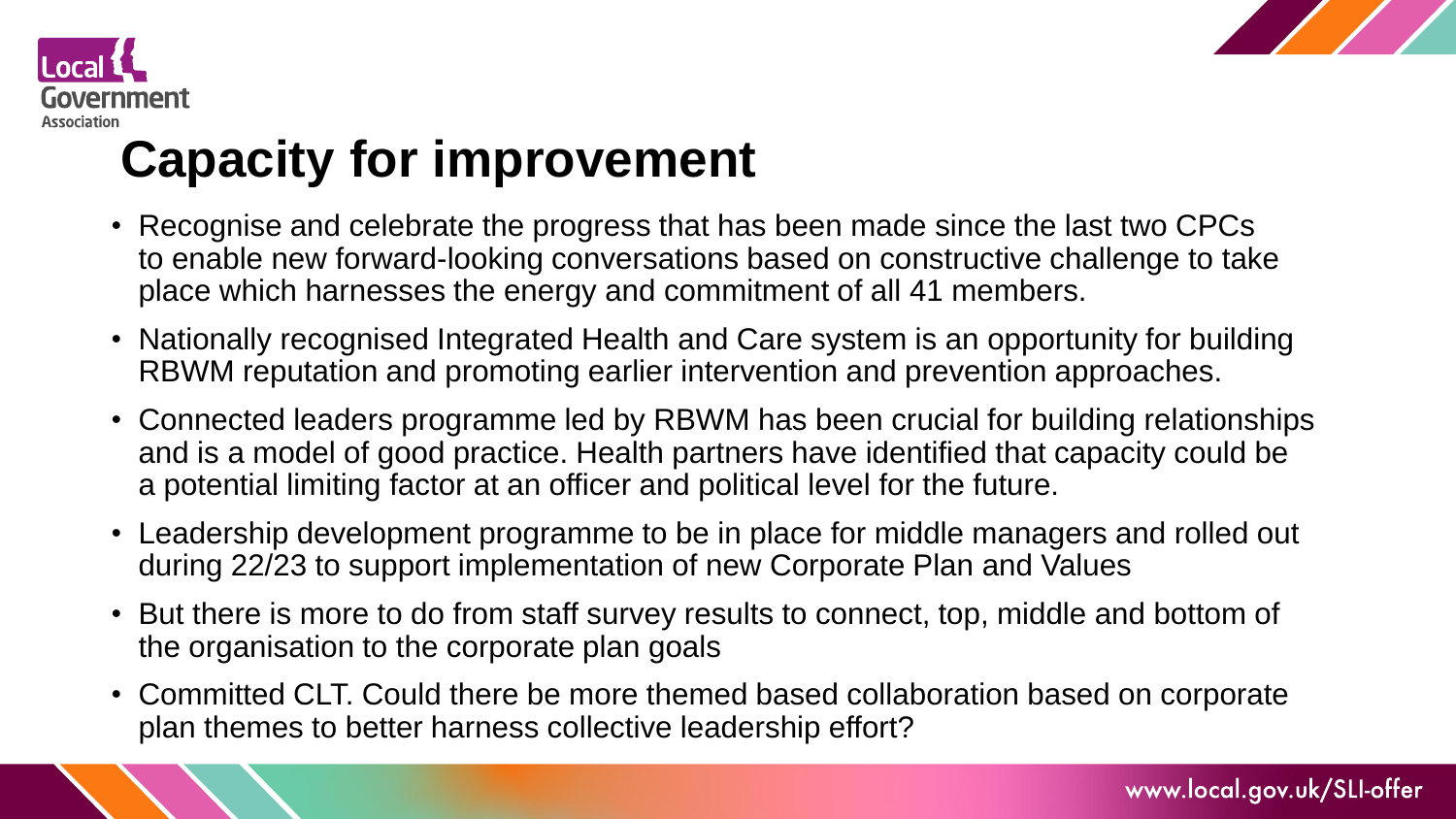



### **Capacity for improvement**

- Recognise that RBWM has strengthened corporate capacity to deliver improvement and transformation – engagement, consultation, project mgt etc
- However, this will not be sufficient for large scale organisational transformation may need an external transformation partner to identify opportunities and for implementation to be supported through a specific transformation reserve as part of MTFS process
- Ensure that capacity and skills are aligned across RBWM and its delivery partners to drive improved outcomes regardless of employing organisation e.g. consistent approach to personal development; inclusion within staff survey
- The establishment of the EDI Network and future recruitment to the EDI role is a positive step in driving and testing the EDI Strategy
- As part of the adoption and implementation of the BLP, complete the review of the Planning Service to build greater trust and confidence with residents and developers.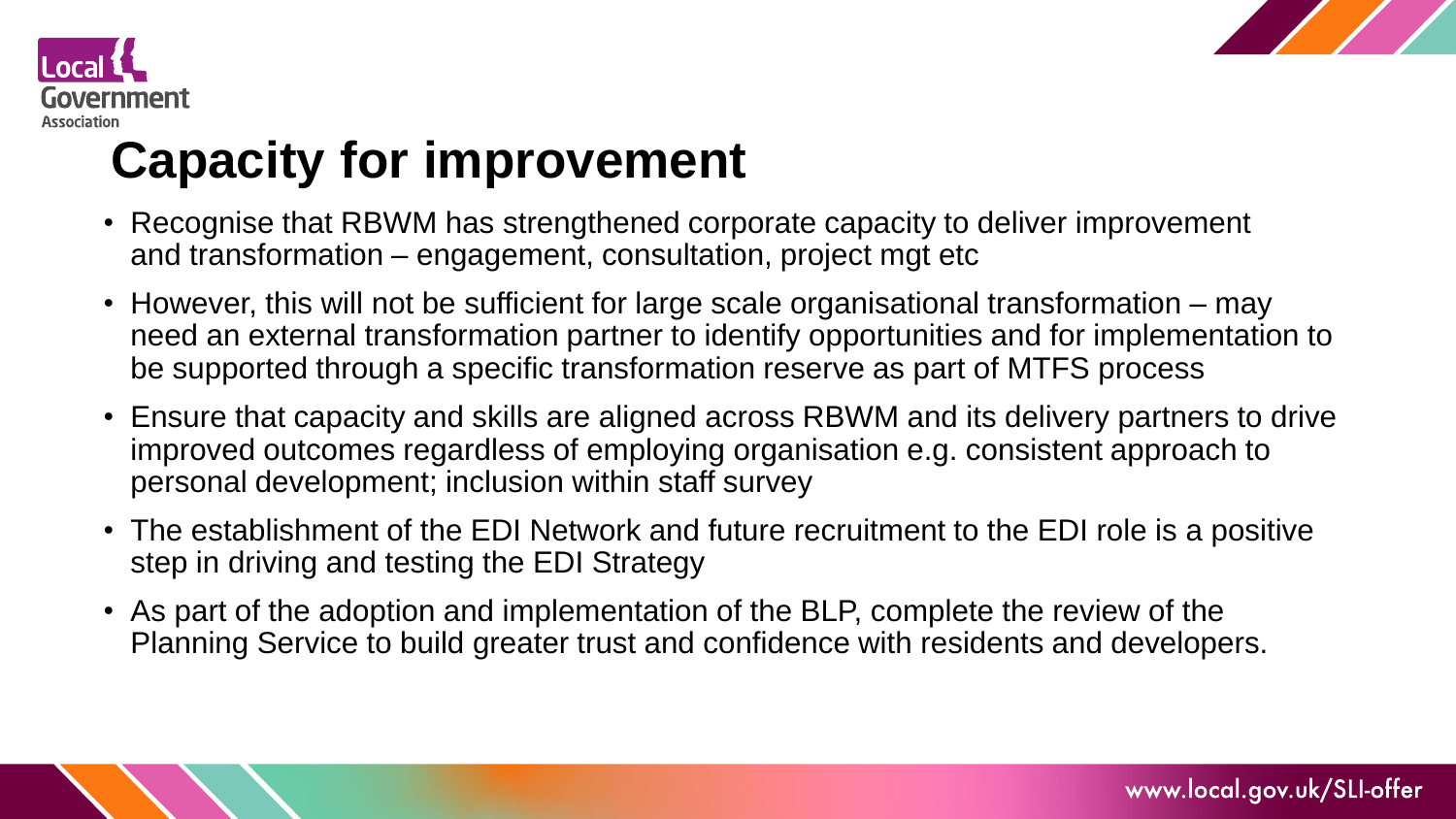



#### **Recommendations**

- Refresh the MTFS with stronger links to the Transformation Strategy underpinned by the creation of a Transformation fund to deliver the benefits needed with a first priority on improving customer experience
- Through Group Leaders establish a programme of Member development and a new Induction programme for May 2023 which aligns to the strategic priorities for the Royal Borough.
- Put in place stronger support for member casework that ensures consistency and timeliness of response across all council functions
- Review the current model of scrutiny committees corporate, people and place in line with priorities in the Corporate Plan and service delivery
- Review Cabinet portfolios so that they are re-balanced across people, place and corporate functions and enable RBWM to have the capacity to influence at a subregional and national level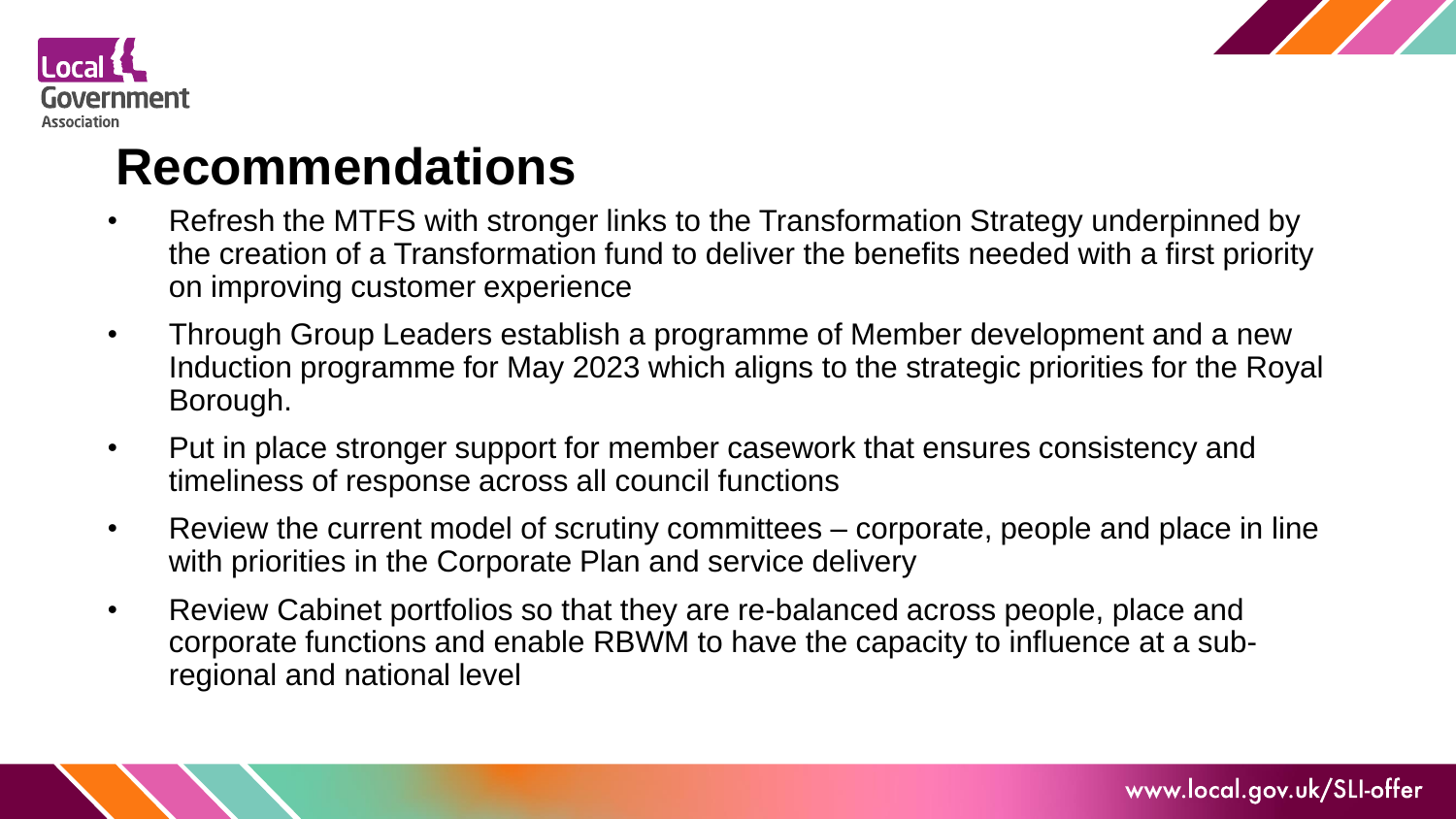



#### **Recommendations**

- Take advantage of the 25 year anniversary of being a unitary council to work with the Youth Council and partners to set out a 25 year vision for the Royal Borough
- Develop a localism strategy with town and parish councils and community groups which promotes greater subsidiarity of decision making enabling RBWM to be more strategic Click to add text
- Consider a peer review of the Planning Service to drive continuous improvement in 2023/24 and beyond
- Develop a clear and consistent framework with regard to the role and governance of arms-length Council entities which separates out shareholder responsibilities from that of strategic client
- Revisit terms of reference and remit of the joint HOSC for East Berkshire as part of the establishment of the ICS